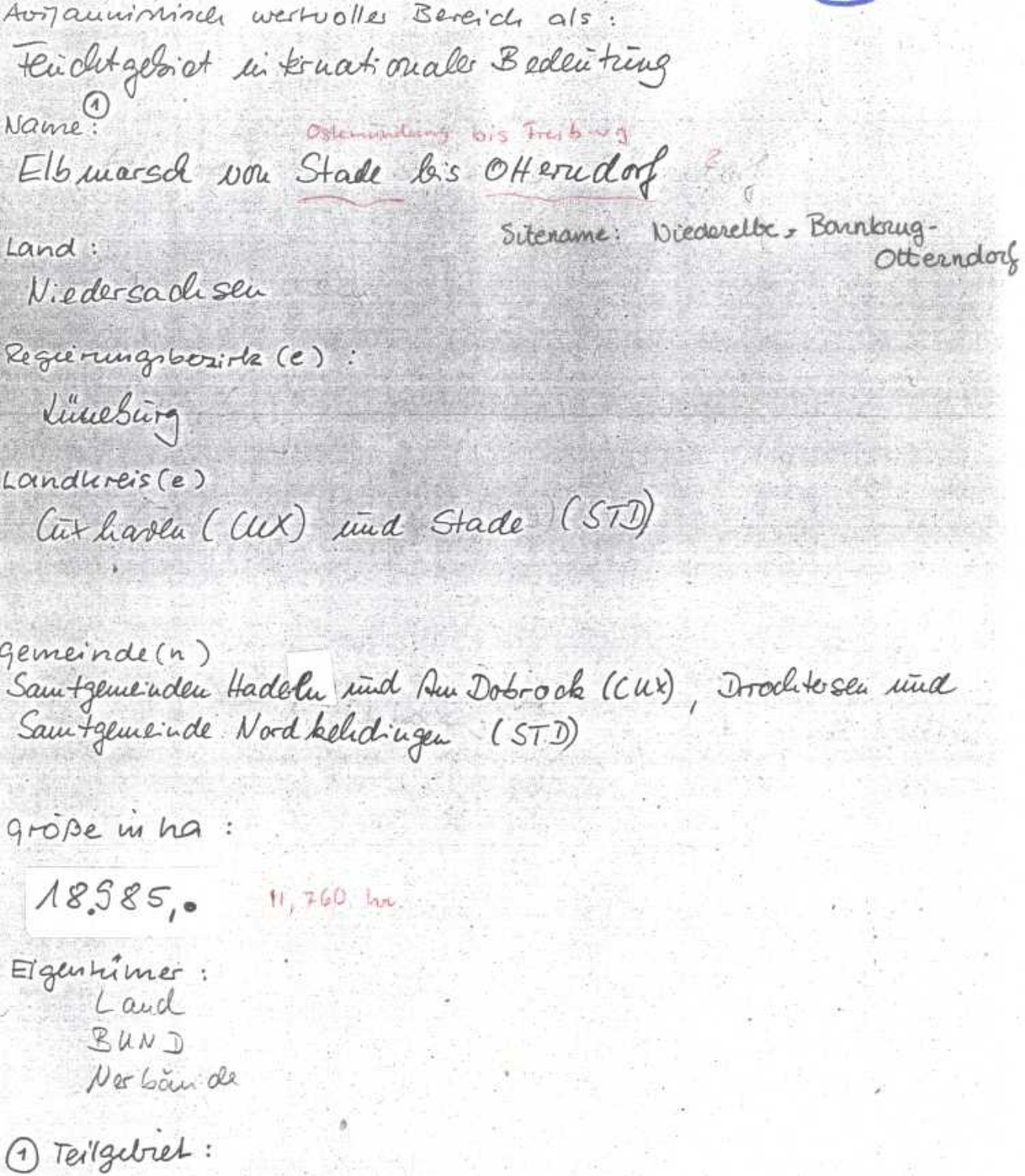$TK$  25  $1/4$  (Messhiralblatt - Viertel)

 $2119.2, 2119.3, 2119.4$ 

 $2120.4$  $2120.1$   $2120.2$ ,  $2120.3$  $2121.1$ ,  $2121.2$ ,  $2121.3$ ,  $24214$  $2122.3$ 

 $\mathbb{A}^n$  ,  $\mathbb{A}^n$  ,  $\mathbb{A}^n$  ,  $\mathbb{A}^n$  ,  $\mathbb{A}^n$  ,  $\mathbb{A}^n$ 

2221.2  $2222:3, 2222.4$  $222.1$  $2322.2$  $2323.1$ 

Geographinee hoordinalen  $53^{\circ}52'$  55"  $\mathbb{N}$  $E = 09°31'·40''$  $S$  53° 39' 50" W 08° 53' 00"

Hohe uber NN (m)  $Min.$  $O, O$  $\varnothing$  um:  $2,5$  $4,3$  $max:$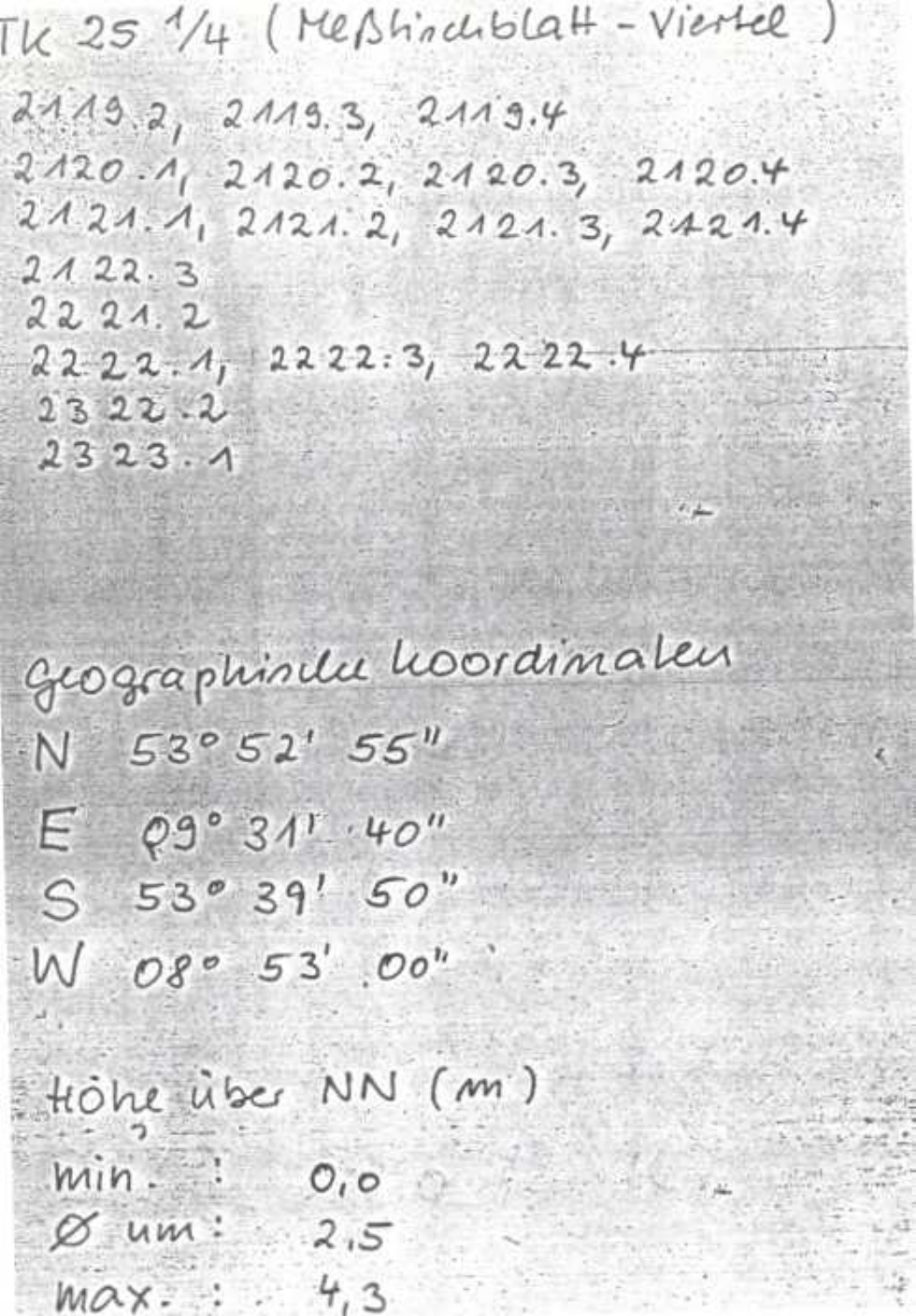| 06 07 08 09 10 06 07 08 09 10 06 07 08                                                             | 88 09 10 06 07 08 09 10 06 07 88 09 10 06 07 08 09 10 |    |
|----------------------------------------------------------------------------------------------------|-------------------------------------------------------|----|
| 11 12 13 14 15 11 12 13                                                                            | 11 12 13 14 15 11 12 13 14 15<br>2 13 14 15           |    |
| 010203                                                                                             | 01 02 03 04 05 01 02 03 04 05 01 02 03 04 05          |    |
| 06 07 09                                                                                           | 08/09 10 06 07 08 09 10 06 07 08/09 10                |    |
|                                                                                                    | 14 15 11 12 13 14 15 11 12 13 14 15                   |    |
| 01 02 03 04 05 01 02 03 04 05 01 02 03 04 05 01 02 03 04 05 01 02 03 04 05 01 02 03 04 05          | 05010203040510102030405                               |    |
| 06 07 08 09 10 06 07 08 09 10 06 07 08 09 10 06 07 08 09 10 06 07 08 09 10 06 07 09 09             | 060709091010607080910                                 |    |
| 11 12 13 14 15 11 12 13 14 15 11 12 13 14 15 11 12 13 14 15 1                                      | 12 13 14 15<br>12 13 14<br>15<br>-11                  |    |
| 01 02 03 04 05 01 02 03 04 05 01 02 03 04 05 01 02 03 04 05 01 02 03 04 05 01 02 03 04 05          | 02 03 04 05 01 02 03 04 05                            |    |
| 10 06 07 08 09 10 06 07 08 09 10 06 07<br>06 07 08\09 10 06 07 08 09 10 06 07 08\09 10 06 07 08 09 | 10 06 07 09 09 10                                     |    |
| 11 12 13 14 15 11 12 13 14 15 11 12 13 14 15 11 12 13 14 15 17 17 18 17 18 17 18 1                 | 12 13 14                                              | 15 |
| 01 02 03 04 05 01 02 03 04 05 01 02 03 04 05 01 02 03 04 05 01 02 03 04 05 0                       | 02 03 04 05<br>020304050102030405                     |    |
| 06107108109110106107188109110106107108109110106107188109110106107                                  | 08 09 10<br>08091006070909100607080910060708          |    |
| 11 12<br>13 14<br>14 15 1<br>11 12 13 14 15 1<br>13/14/15/                                         | 13 14 15                                              |    |

 $-1.13$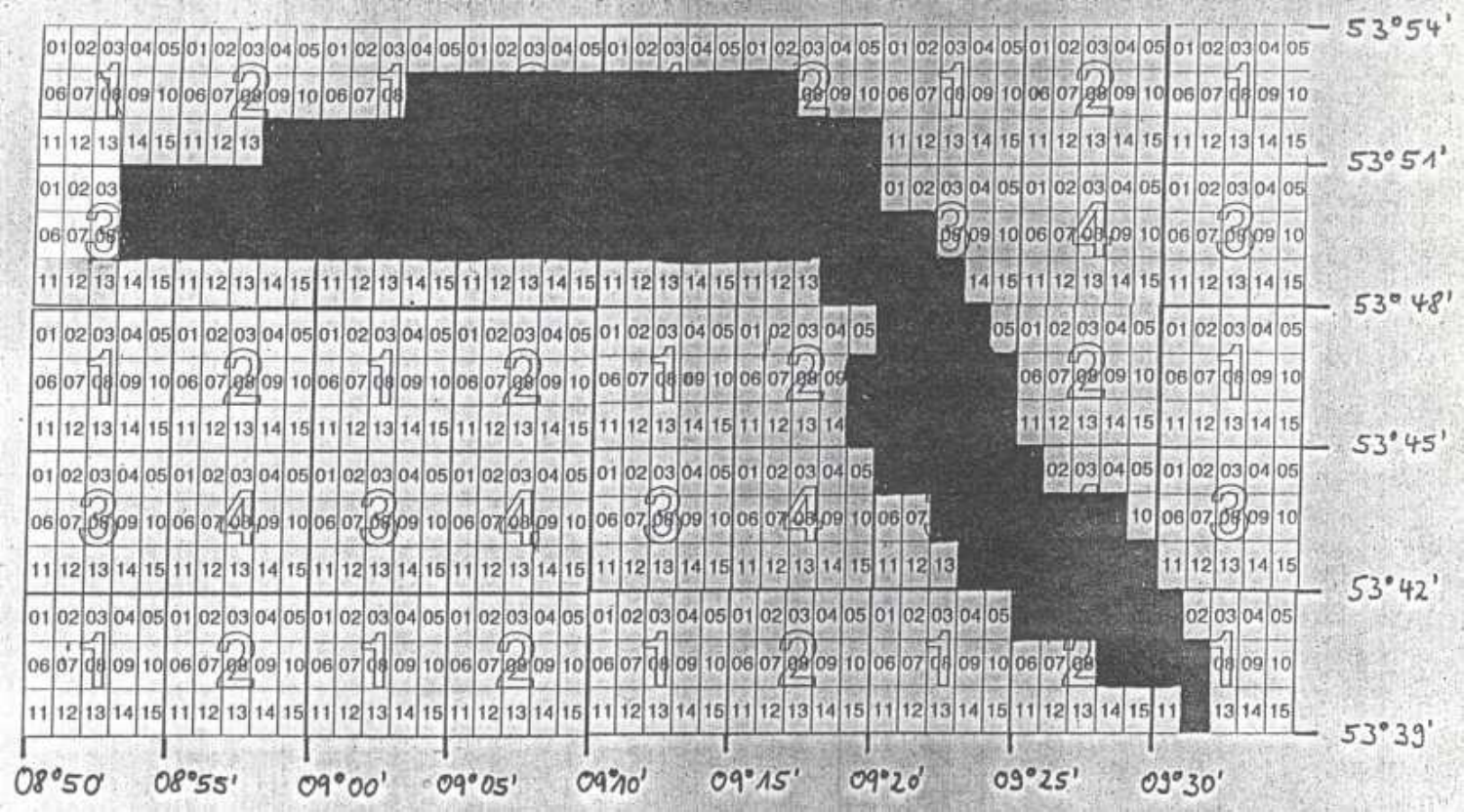Nouturraumliche Regionien):

Watter ind norsden

Naturaum(e): Harburger Elb marschen

| Biotoptypen                             | ha                   | Aumerkung(en): |
|-----------------------------------------|----------------------|----------------|
| Code                                    |                      |                |
| 13 Flußwatt                             | 1090                 | State College  |
| 14 Sandbank und Strand                  | 440                  |                |
| 15 Salzwiese und Quellerwatt            | 2763                 |                |
| 16 Küstendüne einschließlich            |                      |                |
| nasses Dünental                         |                      |                |
| 22 Stillgewässer (Süßwasser)            | 80                   |                |
| 24 Fließgewässer einschließlich Quell-  |                      |                |
| gebiet, Bachlauf, Graben, Flußlauf      | 3354                 |                |
| 30 Grünland u.a. mit Gebüsch            | $3570^{*7}$          |                |
| 31 Sandheide                            |                      |                |
| 34 Halbtrockenrasen                     |                      |                |
| 35 Bodensaurer Magerrasen               |                      |                |
| 36 Alpine und boreale Matten.           |                      |                |
| 37 Feuchtgrünland                       | $6902*)$             |                |
| 38 Mesophiles Grünland                  |                      |                |
| 40 Wald allgemein                       |                      |                |
| Laubwald (ohne Auwald)<br>41            |                      |                |
| 42 Nadelwald                            |                      |                |
| 43 Mischwald                            |                      |                |
| 44 Auwald                               |                      |                |
| 50 Moor allgemein                       |                      |                |
| Hochmoor, Ubergangsmoor und<br>51       |                      |                |
| Moorheide                               |                      |                |
| 52 Kuppenmoor                           |                      |                |
| 53 Niedermoor, Sumpf und Ufervegetation |                      |                |
| 61 Geröllhalden                         |                      |                |
| 62 Fels und Gestein                     |                      |                |
| 64 Binnendüne                           |                      |                |
| 80 Acker und Kulturland allgemein       | $43 \frac{2}{3}$     | t3             |
| Grünland intensiv genutzt<br>81         |                      |                |
| 82 Acker                                | $\mathcal{H}$<br>290 |                |
| 83 Obst-, Pappel- und ähnliche          |                      |                |
| Anpflanzung                             | 230                  |                |
| 84 Baumreihe, Hecke und Feldgehölz      | 20.                  |                |
| 85 Park und großer Garten               |                      |                |
| 86 Siedlungs- und Industriegebiet       | 60                   |                |

 $V V V V$ 

\*) Stand 1979, invoisible weilerer großklächen Unnwändlung intel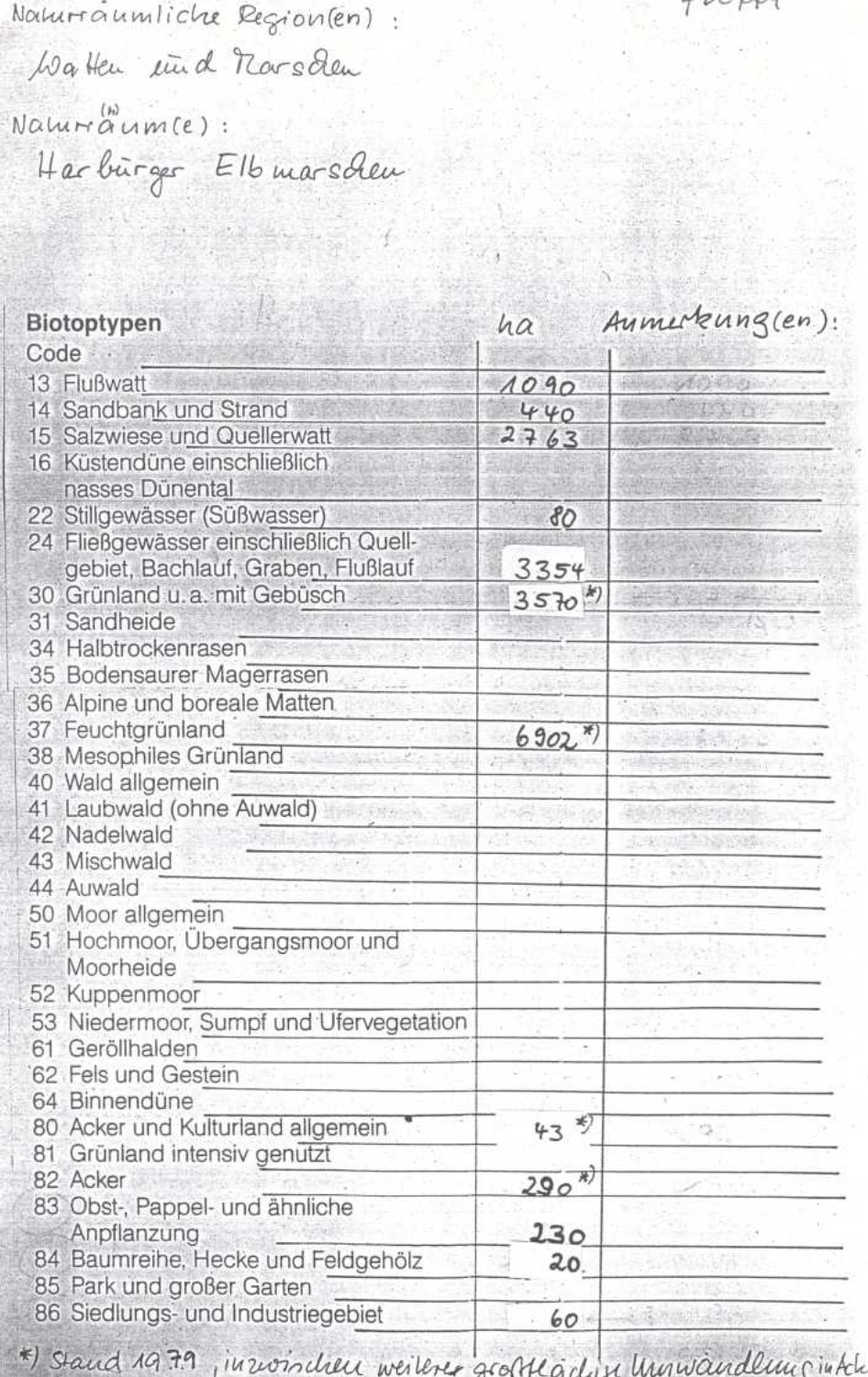|                        |                                                                                                        |             | 'chufzgeloiefe nach NNafG & 24-27 und LJagdG Ant. B (4) in ha : |
|------------------------|--------------------------------------------------------------------------------------------------------|-------------|-----------------------------------------------------------------|
|                        |                                                                                                        | ausgewiesen | noch auszuweiser.                                               |
|                        | Naturschutz geloiet (e):<br>Lü 48, Lü 55, Lü 59, Lü 60, Lü 74, Lü 82<br>Lü 100, Lü 117, Lü 126, Lü 169 | 6015,7      | 2869e                                                           |
| Nationalpark ZoneI:    |                                                                                                        |             |                                                                 |
|                        | $20meI$ :                                                                                              |             |                                                                 |
|                        | Zone !                                                                                                 |             |                                                                 |
|                        | Lands diafrondust gebrit(e):                                                                           |             | 4537,0                                                          |
| Naturdenk mal (e)      |                                                                                                        |             |                                                                 |
| wildrehunz gebret (e): |                                                                                                        |             | 15549                                                           |
| STD 28.10.74           |                                                                                                        | 3436        |                                                                 |
|                        |                                                                                                        |             |                                                                 |
|                        |                                                                                                        |             |                                                                 |
| Avifaunistisch         | wertvolle Bereiche in ha                                                                               | Brutvogel   | gastrogel                                                       |
|                        |                                                                                                        | 200         | 2550                                                            |
|                        | internationale Bedeutung                                                                               | 4145        | 10065                                                           |
|                        | nationale Bedentung                                                                                    | 1858        | 1010                                                            |
|                        | regionale Bedentung:<br>lokale Bedentung:                                                              | 1602        | 3680                                                            |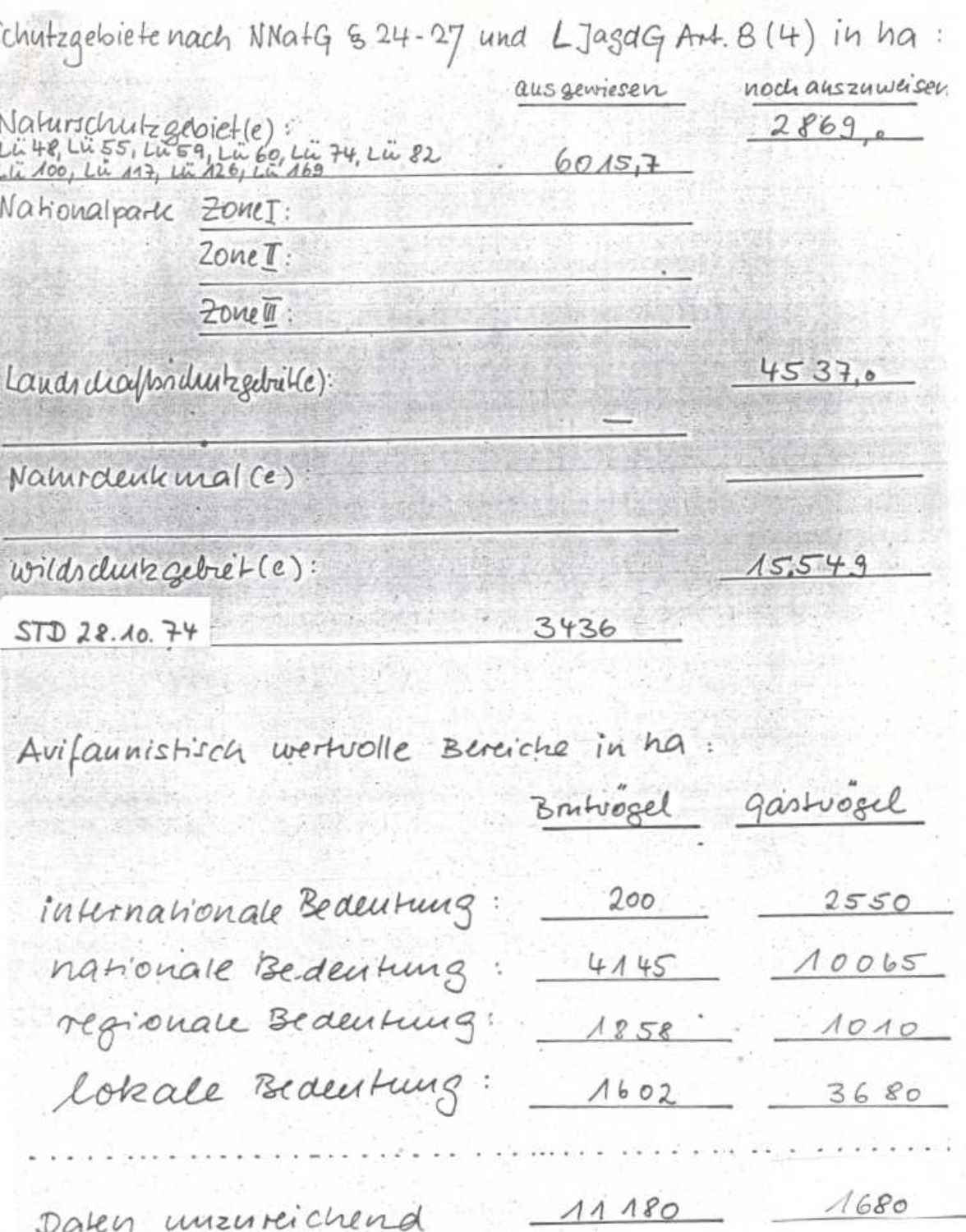|                              | Brut Oöjel (Kote-Liste-Arten") Auzahl Empaare 1987-1991  |                  |
|------------------------------|----------------------------------------------------------|------------------|
|                              | ( Höchstzald aufaddie A aus Eeljedikku tuid Zum Teil aus |                  |
|                              | un ter schied lichen Jahren)                             |                  |
|                              | Art-No. Artuame<br>250 Roberdoumel Botainis stellaris    | Boutpaase        |
| $00350$<br>$0030$<br>$00880$ | Auas Strepera<br>Schuatterente                           | 69               |
| $01840$                      | Luas Crecca<br>krickeuk                                  | 34               |
| 01890                        | Auss aluta<br>Spiep eute                                 | $\Lambda$ 1      |
| 01310                        | Auas güergüedüla<br>Knäkente                             | 81               |
| 0, 19, 40                    | Auas clypeata<br>Löffelene                               | 266              |
|                              |                                                          |                  |
| 02600                        | Circuis aeriginosus<br>Rober we he                       | $\sqrt{6}$       |
| 02630                        | Circuis pygargus<br>Wilsen we he                         | $\boldsymbol{2}$ |
| 03670                        | Pardix Perdix<br>Reshirla                                | $\Lambda$ 0      |
| 04070                        | Rallūs agūaticūs<br>$\mu$ asser $\tau$ alle              | 12               |
| $04080$                      | Tüpfelsümpfluchen Porzana porzana                        | $\sqrt{2}$       |
| 04210                        | Wachtel könig<br>Crex crex                               | 22               |
| 04560                        | Recurvirostra avosetta<br>Sábelschuabler                 | 651              |
| 04700                        | Charadrius finaticula<br>Sand regen ple fer              | 69               |
| 04770                        | Charadtius alexandtimes<br>Seeregen pfoifer              | $\Lambda$ 9      |
| 04930                        | Nauellis paullis<br>11.16772                             | 938              |
| 05120                        | Alpenstrandlanfor Calidris alpina                        | 34               |
| 05170                        | Philomachuis piignax<br>Kampflänfer                      | 50               |
| 05190                        | Jallings gallinago<br>Bee assine                         | 143              |
| 05320                        | beforschuepfe dimosa bimosa                              | 500              |
| 05460                        | Rotsdenkel Tringa totamis                                | 470              |
| 05560                        | Actitis lypolencos<br>Flüß üferläufer                    | $\mathbf{z}$     |
| 06050                        | Lachseeschwalbe gelochelidou uilotica                    | 15               |
| 06150                        | Fleipseeschwalbe Sterna himindo                          | 544              |
|                              | <u>in commandia</u>                                      | 11m              |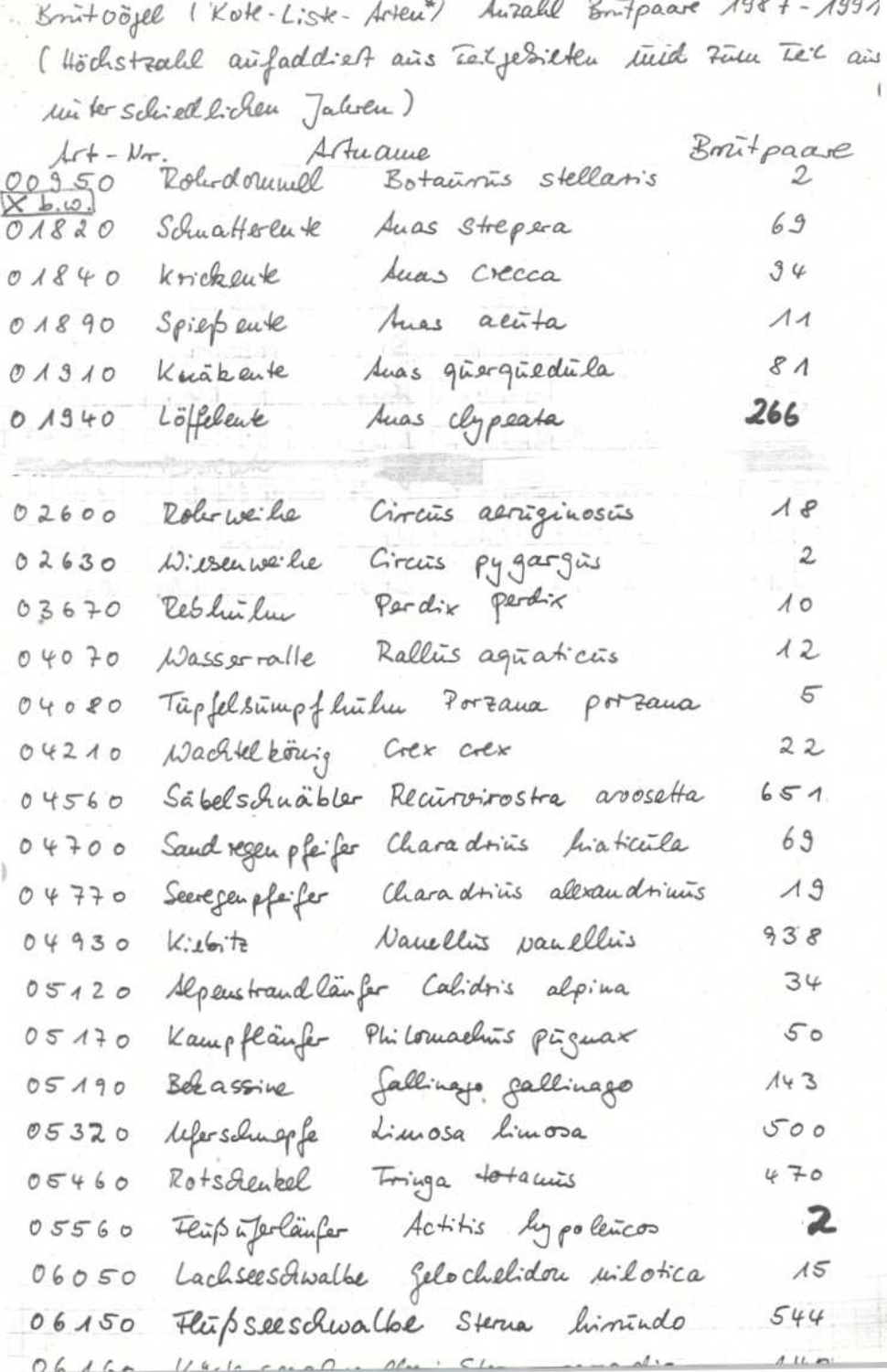| 96270                 | Trañerseeschwalle | Chlidorias ungar<br>2                         |
|-----------------------|-------------------|-----------------------------------------------|
| 07680                 | Sumpfolio enle    | Asio flamments (1990) 22                      |
| 09810                 | lifers divalle    | $\varphi$<br>Ripania ripania                  |
| 10110                 | Dieseupieper      | 508<br>Authins pratents                       |
| 10170                 | Schafstelze       | 232<br>Rotacilla flava                        |
| $\Lambda \Lambda$ 060 | Blaukell chen     | $\overline{\mathcal{Z}}$<br>Luscinia svecica  |
| 11370                 | Borain kehl chen  | 2S<br>Sarcola rubetra                         |
| 12430                 | Schilfrohrsäußer  | Acrocephalus schoenobaenis93                  |
| 12530                 | Drosselrohrsäuper | $\mathcal{Z}$<br>Acrocephalits articulinaceus |
| 14300                 | Beutel we'd       | 10<br>Remiz penduilimus                       |
| 15150                 | Rotrücken würger  | $\overline{A}$<br>Lauris collisio             |
| 15630                 | $Saa+keraile$     | ****<br>Corvus frugilegus                     |

Rote-Liste-Arten nach Rote Liste der in Niedersachsen und Bremen gefährdeten Vogelarten (3. Fassung, Stand 01.01.1984) geändert nach Rote Liste der in der Bundesrepublik Deutschland und Berlin (West) gefährdeten Vogelarten (6. Fassung, Stand 01.01.1987). Ber.dt.Sekt.int.Rat Vogelschutz 26:  $17 - 26.$ 

| X01220 | grante: her | Ardea Guerea    | * * |
|--------|-------------|-----------------|-----|
| 0.1340 | DapStorch   | Georgia Georgia | *** |

\*\* Naleningshabitat für 1 neu frankeiler- 3 mit plate mit 42 Brutpaaren (1990) unividenteus 9 Weifsstands- Bout-\*\*\* Nationin phatritat für peare (1991)

\*\*\*\* Nalmingshabitat für 1 neu Saatkrähenbontplats laufgründ Non Störnigen 7.2. 5 Telleolonieu) mit 127 Britpaaren (1992) als Neuaus-edlung 1983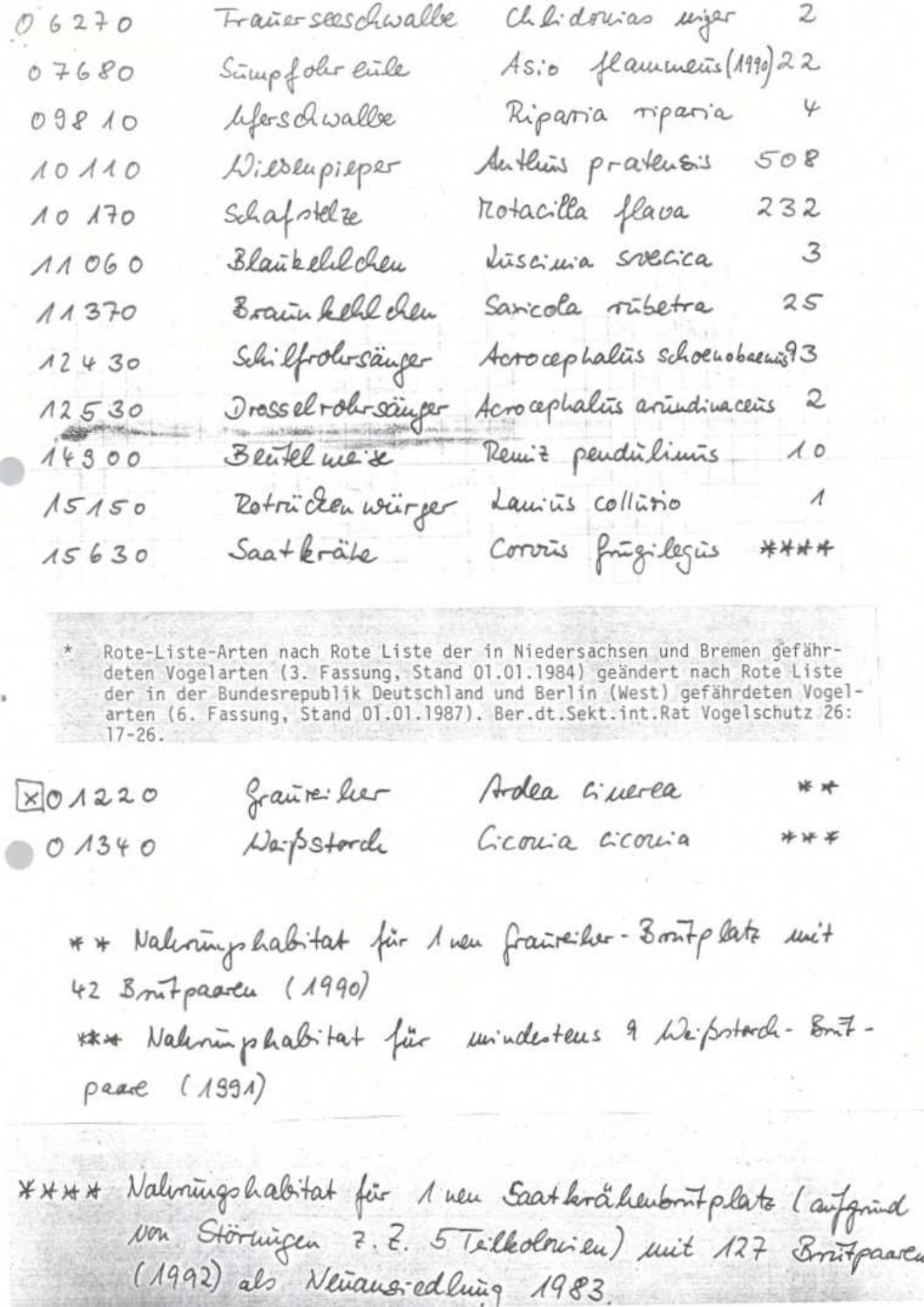Jantvöjel (Wasser- mind Matvöjel) Höchstzahlen

| $\mathcal{A}$ of $\cdot$ $N_{\mathcal{F}}$ . | Arthame            |                        | $1986 - 1990$          |
|----------------------------------------------|--------------------|------------------------|------------------------|
| 01520                                        | Höckerschwau       | Cygenis olor           | 543                    |
| 01530                                        | Zwergschwau        | Gguis columbianos      | 1627                   |
| 01540                                        | Sing solwau        | lyguis Corgunis        | 206                    |
| 01570                                        | Saatgaus           | Auser fabalis          | 2023                   |
| 0 158 0                                      | kū Fe Schnabelgans | Auser brachyrhywchis   | 57                     |
| 01590                                        | Blap gaus          | Auser albifrous        | 15192                  |
| 01610                                        | graugaus           | Auser auser            | 11342                  |
| 01660                                        | k auada gaus       | Branta canadensis      | 764                    |
| 01670                                        | Nouvençans         | Brauta leŭcopsis       | 31600                  |
| 01680                                        | R:ujel gaus        | Branta bervicla        | $3803$                 |
| 01730                                        | Braud gaus         | Tadonia tadonia        | 3370                   |
| 01790                                        | Pfeifeute          | Auas peue lope         | A A A 26               |
| 01820                                        | Shuatterente       | Auas Strepera          | 84                     |
| 01840                                        | Krickluk           | Suas creeca            | 4349                   |
| 01860                                        | Sto de eute        | Auas platyphymchos     | 14063                  |
| 01890                                        | Spießeute          | Auas acuta             | 1293                   |
| 01940                                        | Löffelent          | Auas Olypeata          | 1572                   |
| 01860                                        | Kolbeneu te        | Netta rufina           | 4 S                    |
| 01980                                        | Tafelente          | sytlya ferina          | 356                    |
| 02030                                        | Rei her eute       | tythya futiguda        | $\lambda$ $\Lambda$ 57 |
| 02180                                        | Schellente         | Būcephala Claugula     | 347                    |
| 02200                                        | Zavergsager        | Rengis al bellis       | A3S                    |
| 02230                                        | Sändesäje          | Mergus merganser       | 67c                    |
| 04290                                        | Bläß hutu          | trilica atra           | 506                    |
| 04500                                        | bistem fisher      | Haematopis ostralegis  | 1636                   |
| 04560                                        | Sabelschuch Per    | Pariominactes aposetta | 244                    |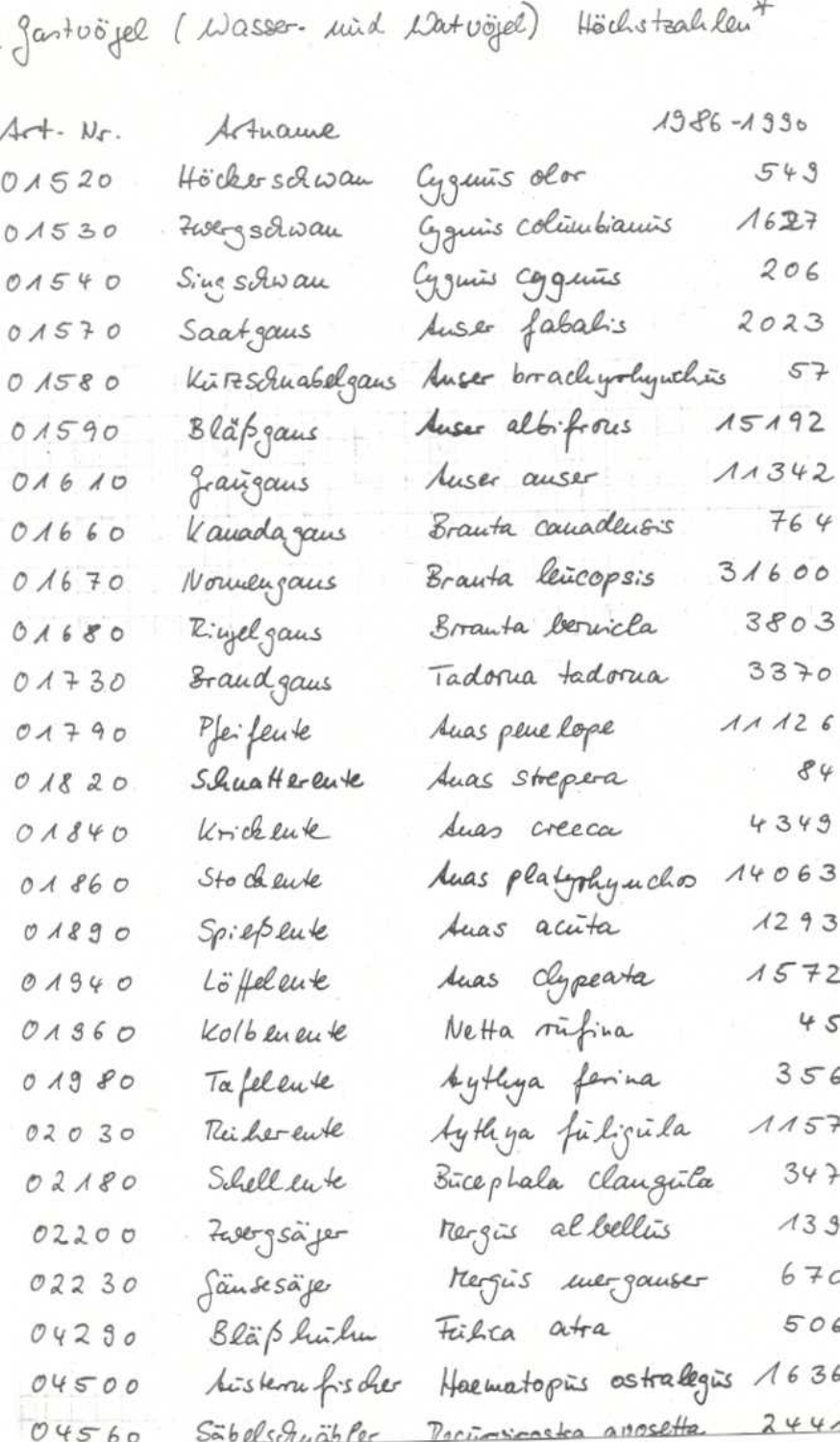Charadrius liaticula  $651$  $04700$ Sand refering forfer  $38$ Charadrias alexandrinas  $24770$ See regeup feifer Pluvialis apricaria 2 443 04850 foldregeup feifer 0  $347$ k:essitenefeupfeifer Plūvoialis sgūatarola  $04860$  $4742$ 04930 Daullin caullies 3 Kieste 293 05010 Zwerg Straud läufer Calidois *Minimita* 5871 Alpenstrandlanfer Calidris alpina 05120  $2471$ Plikomachis piguar Kampflanfer 05170 2364 gallings gallings Bekassine 05190 Luisa Limasa  $1610$ 05320 lifersomepfe  $764$ dimosa lapponica 05340 Pfüllschuepfe  $80$ 05380 Regenbrach vogel Nūmenins phaeopis Numerin arguata 1984  $05410$ fraga Brack voyel  $3890$ Tringa ery thropis 05450 Dúnkelwasser lân fer Tringa totamus 800  $05460$ Rotschenkel  $81$ 05480 frünschenkel Tringa uebūlaria  $270$ Arenaria interpres  $05610$ Stein walker 06270 Trane-see solwalbe Chlidonias uiger  $154$ 

\* Höchste Ausale von den Nogelacten, dürch die Tuilforiet(e)? inindestans labale Bedeuting erriorten) besser: lebriet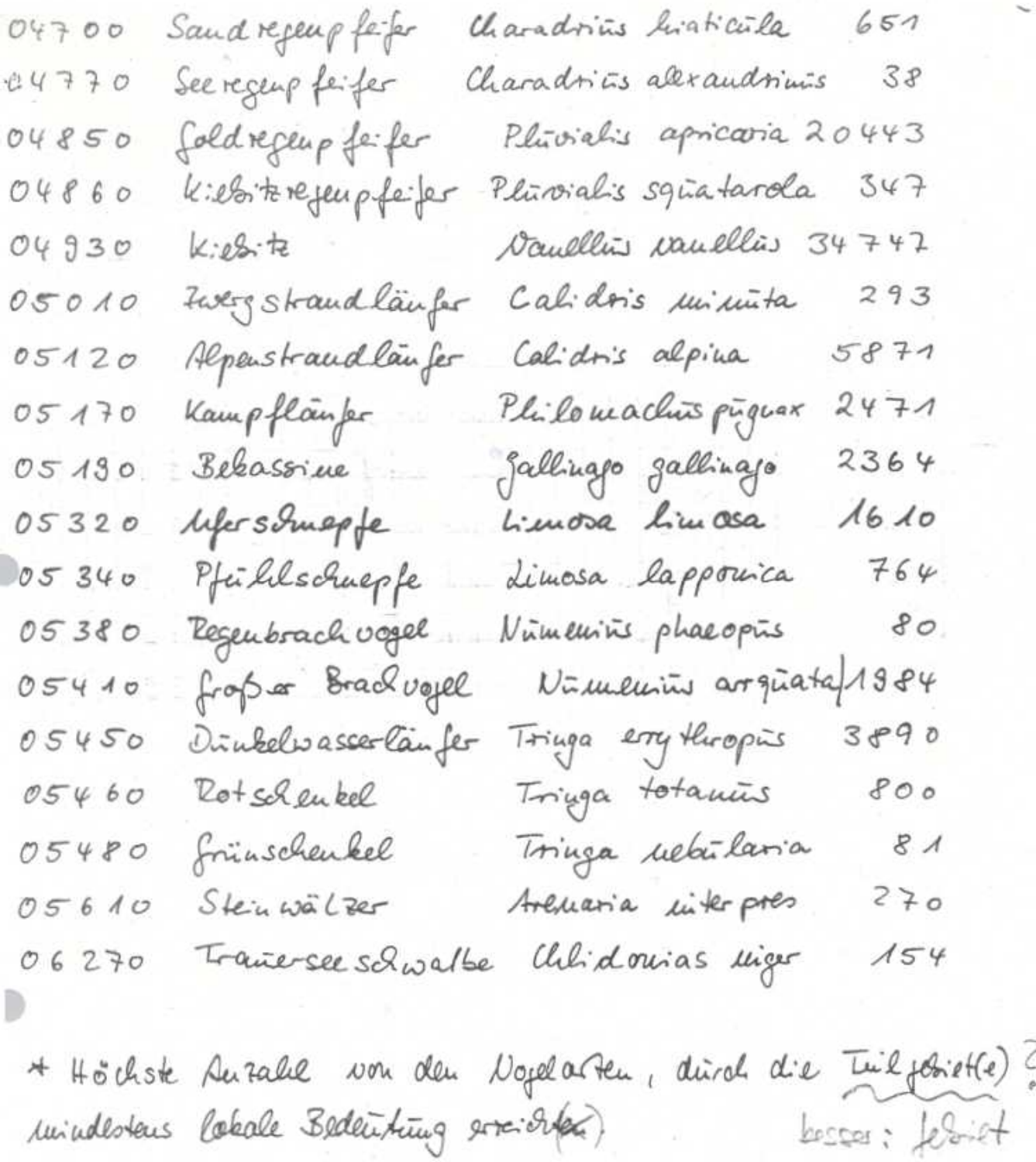Nutzungen (in ha) und deren Störungen:

|                                                     |   | Nutzungen (inha)         |          |          | Storungen          |                            |
|-----------------------------------------------------|---|--------------------------|----------|----------|--------------------|----------------------------|
|                                                     |   | intensiv wemper extensiv |          |          | stark plank gering | $Au -$<br>merk<br>، ئىن ما |
| Landwirtschaft                                      | X |                          |          |          |                    |                            |
| Forshvirhchall                                      |   |                          |          |          |                    |                            |
| Findurei/Angeln                                     |   | $\times$                 |          |          | $\times$           |                            |
| Jagdausubung                                        | X |                          |          | $\times$ |                    |                            |
| Bodenabban                                          |   |                          | $\times$ |          |                    |                            |
| Wanner gewinnung                                    |   |                          |          |          |                    |                            |
|                                                     |   |                          |          |          |                    |                            |
|                                                     |   |                          |          |          |                    |                            |
| Straßenverheld                                      |   |                          |          |          |                    |                            |
| Schienenvehilt                                      |   |                          |          |          |                    |                            |
| Schiffant                                           |   |                          |          |          | $\times$           |                            |
| Energie (ELF, Windbrall)                            |   |                          |          |          | $\times$           |                            |
| Feuguerheles (Zivil)                                |   |                          |          |          | X.                 |                            |
| Feugueshedo (Militar)                               |   |                          |          |          |                    |                            |
| Freizeituutzung allgemein                           |   |                          |          |          |                    |                            |
| Wanesport                                           |   |                          |          |          |                    |                            |
| Militarindue hibungen                               |   |                          |          |          |                    |                            |
|                                                     |   |                          |          |          |                    |                            |
|                                                     |   |                          |          |          |                    |                            |
| möthiche felchoding.<br>dirch Ernathing sin Deponie |   |                          |          |          |                    |                            |
|                                                     |   |                          |          |          |                    |                            |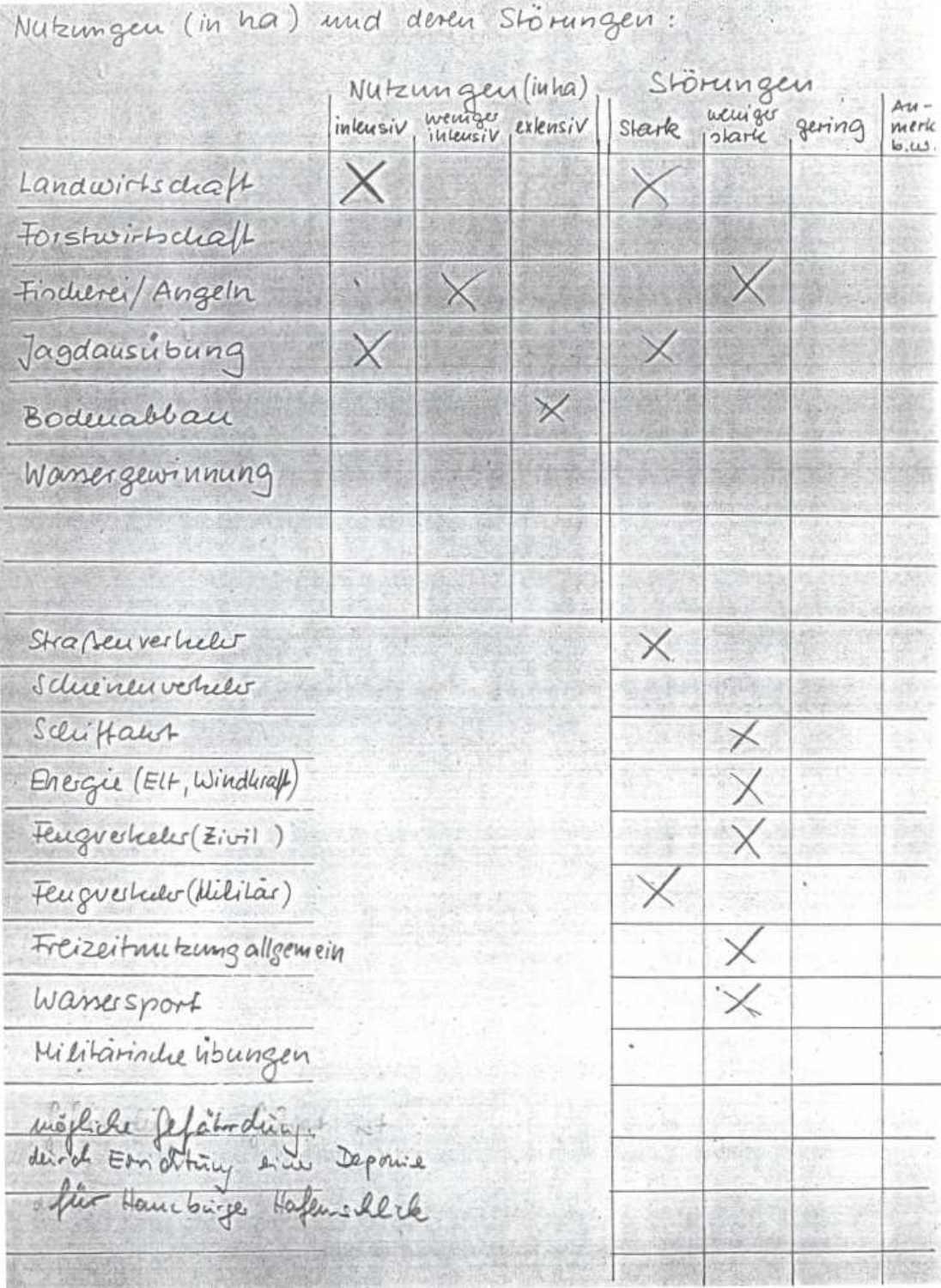